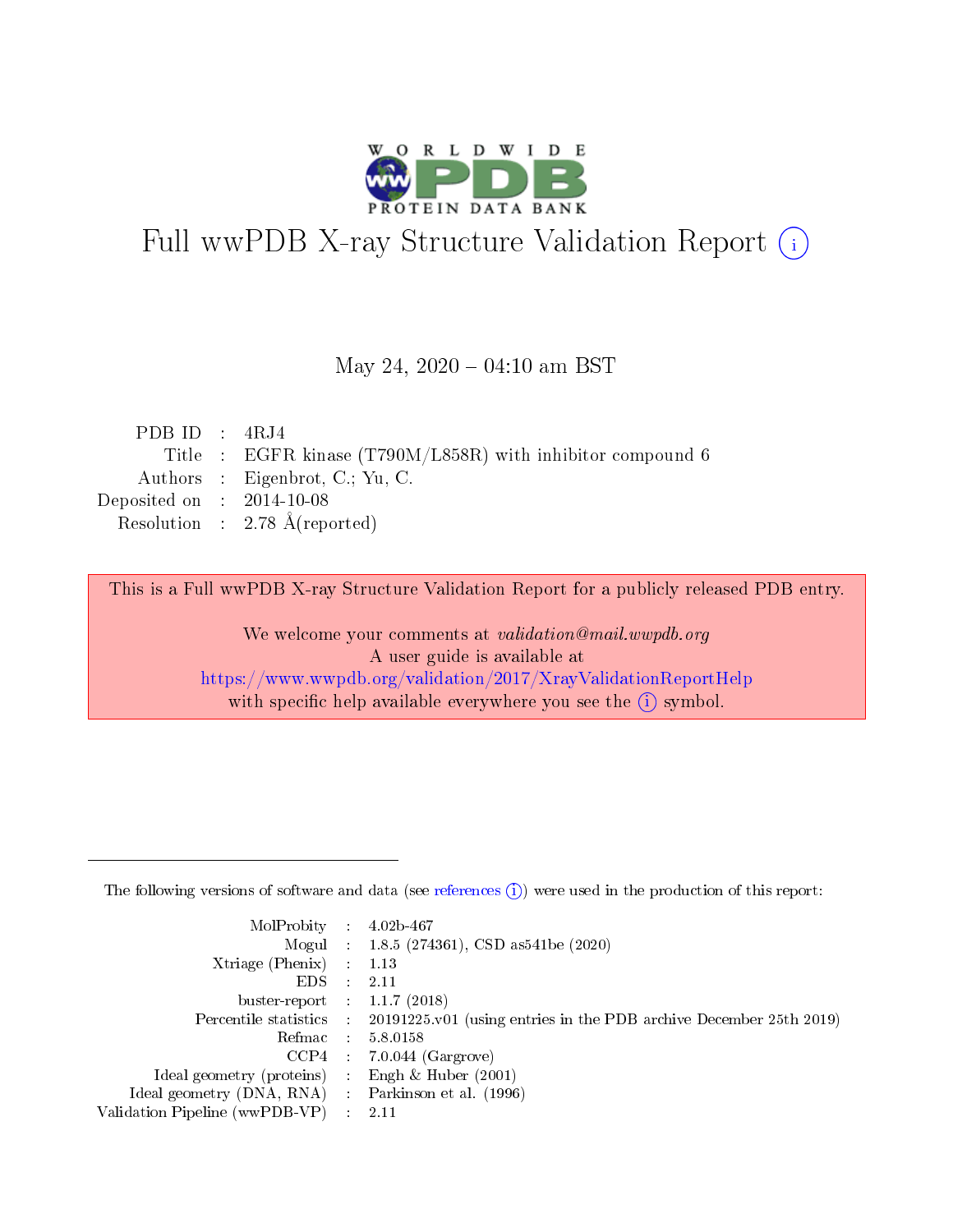# 1 [O](https://www.wwpdb.org/validation/2017/XrayValidationReportHelp#overall_quality)verall quality at a glance  $(i)$

The following experimental techniques were used to determine the structure: X-RAY DIFFRACTION

The reported resolution of this entry is 2.78 Å.

Percentile scores (ranging between 0-100) for global validation metrics of the entry are shown in the following graphic. The table shows the number of entries on which the scores are based.



| Metric                | Whole archive<br>$(\#\text{Entries})$ | Similar resolution<br>$(\#\text{Entries},\, \text{resolution}\; \text{range}(\textup{\AA}))$ |  |  |
|-----------------------|---------------------------------------|----------------------------------------------------------------------------------------------|--|--|
| $R_{free}$            | 130704                                | $4107(2.80-2.76)$                                                                            |  |  |
| Clashscore            | 141614                                | $4575(2.80-2.76)$                                                                            |  |  |
| Ramachandran outliers | 138981                                | $4487 (2.80 - 2.76)$                                                                         |  |  |
| Sidechain outliers    | 138945                                | 4489 (2.80-2.76)                                                                             |  |  |
| RSRZ outliers         | 127900                                | $4027(2.80-2.76)$                                                                            |  |  |

The table below summarises the geometric issues observed across the polymeric chains and their fit to the electron density. The red, orange, yellow and green segments on the lower bar indicate the fraction of residues that contain outliers for  $>=3, 2, 1$  and 0 types of geometric quality criteria respectively. A grey segment represents the fraction of residues that are not modelled. The numeric value for each fraction is indicated below the corresponding segment, with a dot representing fractions  $\epsilon=5\%$  The upper red bar (where present) indicates the fraction of residues that have poor fit to the electron density. The numeric value is given above the bar.

| Mol | $\cap$ hain | Length      | Quality of chain |    |     |
|-----|-------------|-------------|------------------|----|-----|
|     |             |             | 5%               |    |     |
| д.  | . .         | ດດ 1<br>ບບ⊥ | 81%              | 8% | 10% |

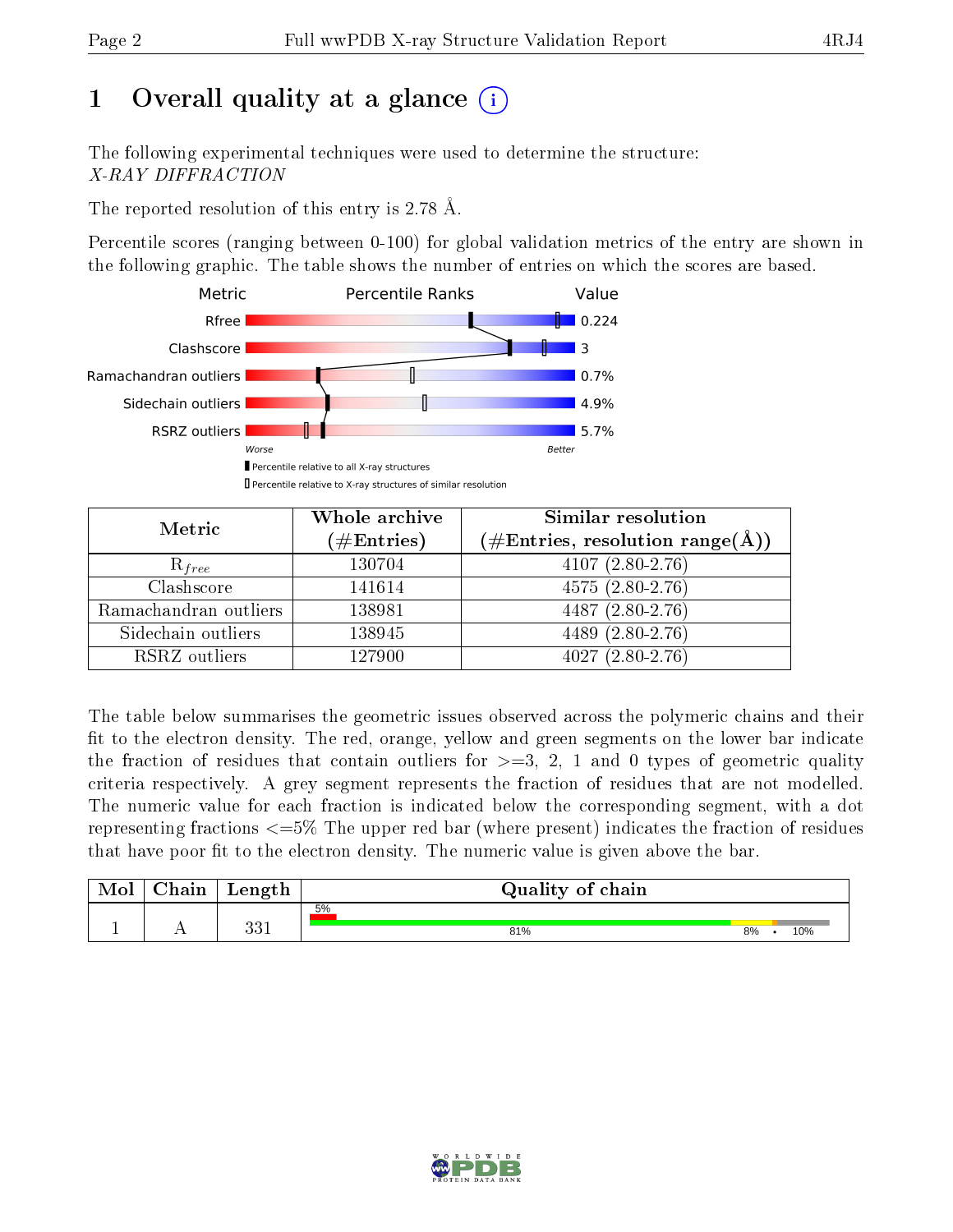# 2 Entry composition  $\left( \cdot \right)$

There are 3 unique types of molecules in this entry. The entry contains 2438 atoms, of which 0 are hydrogens and 0 are deuteriums.

In the tables below, the ZeroOcc column contains the number of atoms modelled with zero occupancy, the AltConf column contains the number of residues with at least one atom in alternate conformation and the Trace column contains the number of residues modelled with at most 2 atoms.

Molecule 1 is a protein called Epidermal growth factor receptor.

| Mol | Chain | Residues | $\rm{Atoms}$        |     |     |        | $ZeroOcc \mid AltConf \mid$ | Trace |  |
|-----|-------|----------|---------------------|-----|-----|--------|-----------------------------|-------|--|
|     |       | 299      | $\rm Total$<br>2403 | 545 | 403 | $-437$ | ∼                           |       |  |

There are 8 discrepancies between the modelled and reference sequences:

| Chain | Residue | Modelled   | Actual     | Comment               | Reference         |
|-------|---------|------------|------------|-----------------------|-------------------|
|       | 694     | <b>GLY</b> |            | <b>EXPRESSION TAG</b> | <b>UNP P00533</b> |
|       | 790     | MET        | <b>THR</b> | ENGINEERED MUTATION   | <b>UNP P00533</b> |
|       | 858     | $\rm{ARG}$ | LEU        | ENGINEERED MUTATION   | <b>UNP P00533</b> |
|       | 865     | <b>ALA</b> | GLU        | ENGINEERED MUTATION   | <b>UNP P00533</b> |
|       | 866     | ALA        | GLU        | ENGINEERED MUTATION   | <b>UNP P00533</b> |
|       | 867     | <b>ALA</b> | <b>LYS</b> | ENGINEERED MUTATION   | <b>UNP P00533</b> |
|       | 1023    | <b>ASN</b> |            | <b>EXPRESSION TAG</b> | <b>UNP P00533</b> |
|       | 1024    | SER.       |            | <b>EXPRESSION TAG</b> | <b>UNP P00533</b> |

 Molecule 2 is N-[2-(4-methoxypiperidin-1-yl)pyrimidin-4-yl]-1-(propan-2-yl)-2-(1H-pyrazol-4 -yl)-1H-pyrrolo $[3,2-c]$ pyridin-6-amine (three-letter code: 3QW) (formula:  $C_{23}H_{28}N_8O$ ).



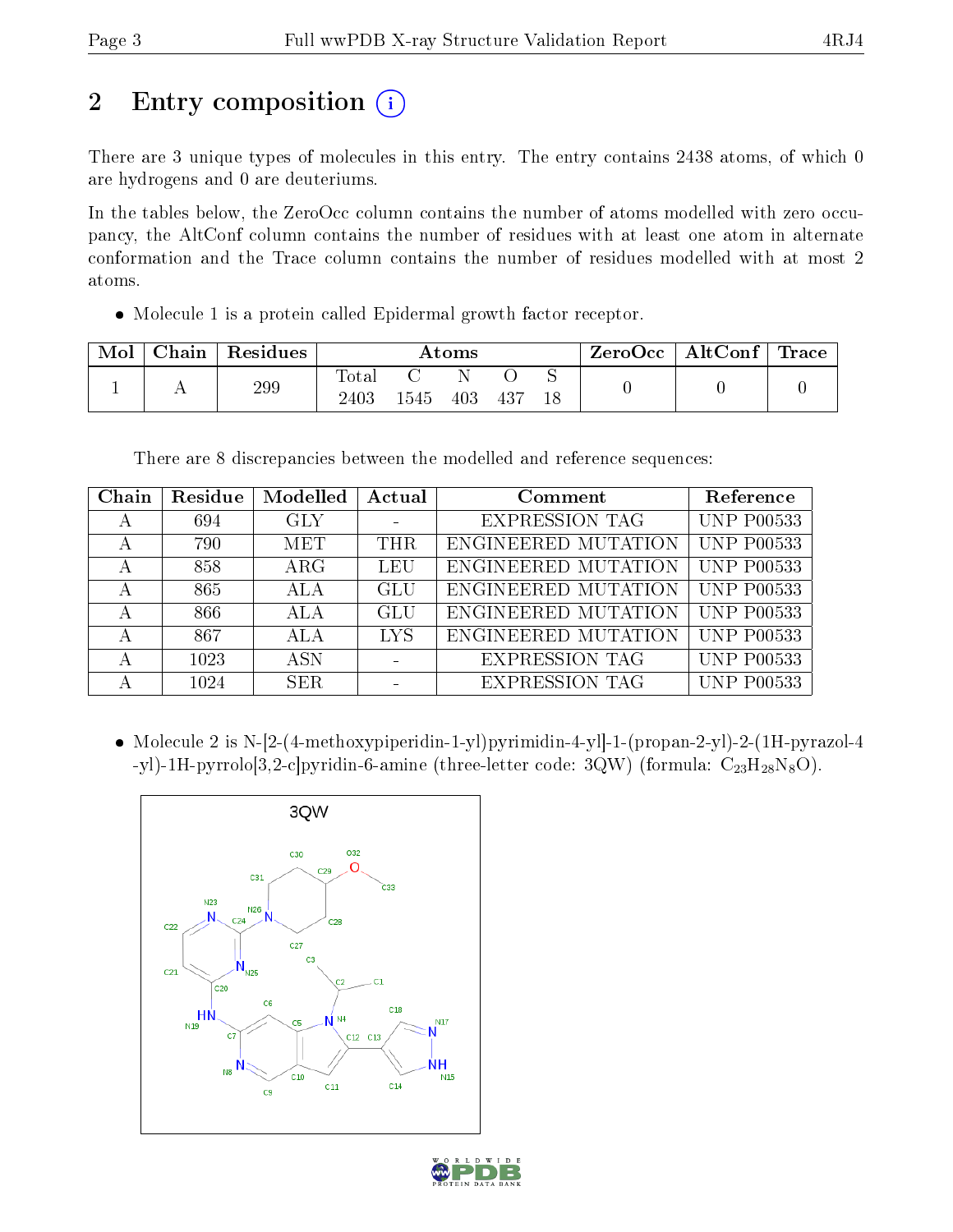|  | $\mid$ Mol $\mid$ Chain $\mid$ Residues | Atoms           |      |  | $ZeroOcc$   AltConf |  |
|--|-----------------------------------------|-----------------|------|--|---------------------|--|
|  |                                         | Total C N<br>າາ | -23- |  |                     |  |

 $\bullet\,$  Molecule 3 is water.

|  | Mol $\vert$ Chain $\vert$ Residues $\vert$ | Atoms | $\text{ZeroOcc} \mid \text{AltConf}$ |  |
|--|--------------------------------------------|-------|--------------------------------------|--|
|  |                                            | Total |                                      |  |

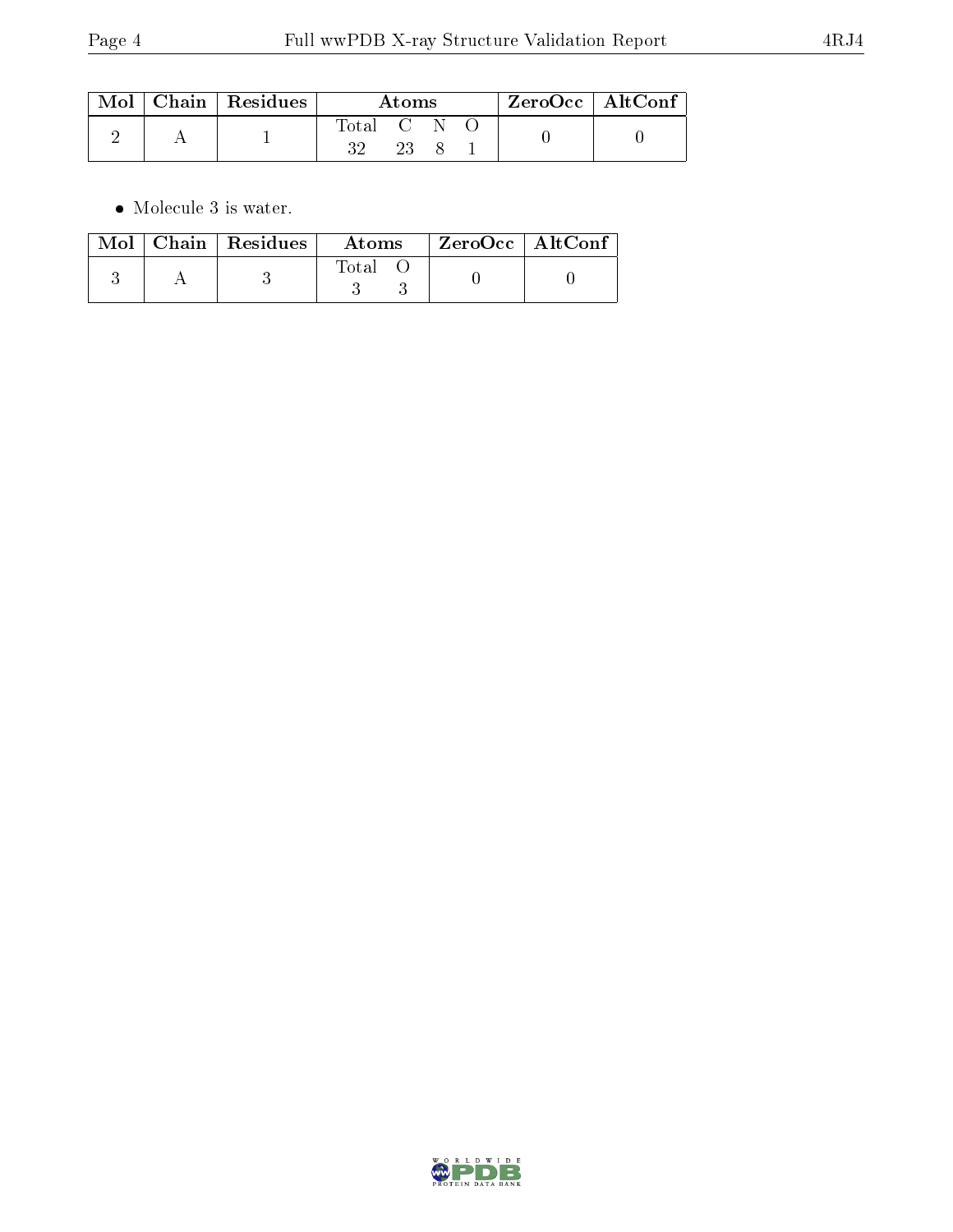# 3 Residue-property plots  $(i)$

These plots are drawn for all protein, RNA and DNA chains in the entry. The first graphic for a chain summarises the proportions of the various outlier classes displayed in the second graphic. The second graphic shows the sequence view annotated by issues in geometry and electron density. Residues are color-coded according to the number of geometric quality criteria for which they contain at least one outlier: green  $= 0$ , yellow  $= 1$ , orange  $= 2$  and red  $= 3$  or more. A red dot above a residue indicates a poor fit to the electron density (RSRZ  $> 2$ ). Stretches of 2 or more consecutive residues without any outlier are shown as a green connector. Residues present in the sample, but not in the model, are shown in grey.

• Molecule 1: Epidermal growth factor receptor



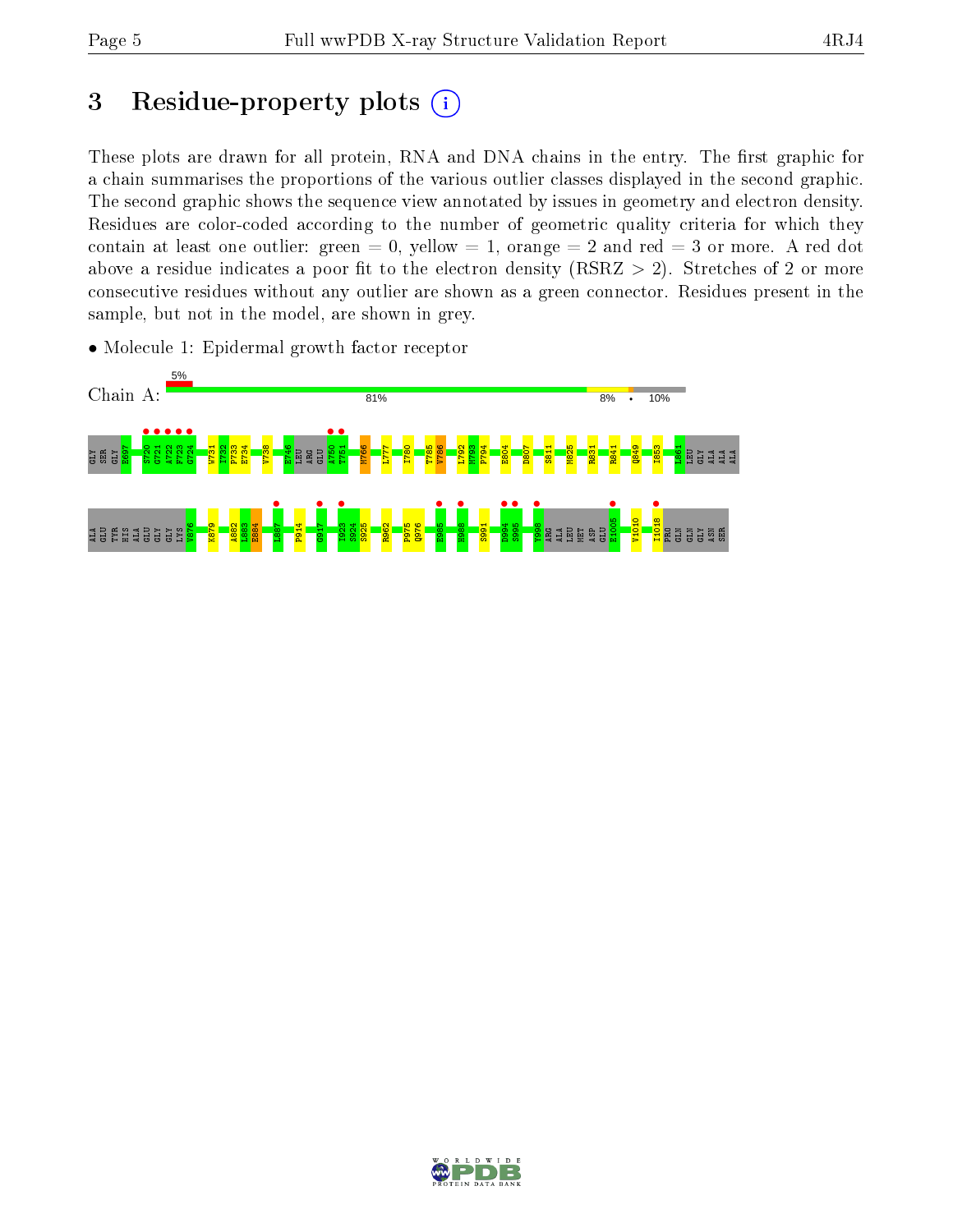# 4 Data and refinement statistics  $(i)$

| Property                                                             | <b>Value</b>                                                   | Source     |
|----------------------------------------------------------------------|----------------------------------------------------------------|------------|
| Space group                                                          | I 2 3                                                          | Depositor  |
| Cell constants                                                       | $146.56\text{\AA}$<br>$146.56\text{\AA}$<br>$146.56\text{\AA}$ |            |
| a, b, c, $\alpha$ , $\beta$ , $\gamma$                               | $90.00^\circ$<br>$90.00^\circ$<br>$90.00^\circ$                | Depositor  |
| Resolution $(A)$                                                     | 50.00<br>$-2.78$                                               | Depositor  |
|                                                                      | 51.82<br>$-2.78$                                               | <b>EDS</b> |
| % Data completeness                                                  | 99.5 (50.00-2.78)                                              | Depositor  |
| (in resolution range)                                                | $100.0 (51.82 - 2.78)$                                         | <b>EDS</b> |
| $R_{merge}$                                                          | (Not available)                                                | Depositor  |
| $\mathrm{R}_{sym}$                                                   | 0.07                                                           | Depositor  |
| $\langle I/\sigma(I) \rangle^{-1}$                                   | 2.88 (at $2.77\text{\AA}$ )                                    | Xtriage    |
| Refinement program                                                   | <b>BUSTER 2.11.4</b>                                           | Depositor  |
|                                                                      | $\overline{0.188}$ ,<br>0.226                                  | Depositor  |
| $R, R_{free}$                                                        | 0.190<br>0.224<br>$\ddot{\phantom{a}}$                         | DCC        |
| $R_{free}$ test set                                                  | 570 reflections $(4.29\%)$                                     | wwPDB-VP   |
| Wilson B-factor $(A^2)$                                              | 56.0                                                           | Xtriage    |
| Anisotropy                                                           | 0.000                                                          | Xtriage    |
| Bulk solvent $k_{sol}(e/\mathring{A}^3)$ , $B_{sol}(\mathring{A}^2)$ | $0.33$ , 46.8                                                  | <b>EDS</b> |
| L-test for twinning <sup>2</sup>                                     | $>$ = 0.49, < $L^2$ > = 0.33<br>< L                            | Xtriage    |
| Estimated twinning fraction                                          | $0.030$ for $-l,-k,-h$                                         | Xtriage    |
| $F_o, F_c$ correlation                                               | 0.94                                                           | <b>EDS</b> |
| Total number of atoms                                                | 2438                                                           | wwPDB-VP   |
| Average B, all atoms $(A^2)$                                         | 58.0                                                           | wwPDB-VP   |

Xtriage's analysis on translational NCS is as follows: The largest off-origin peak in the Patterson function is  $3.33\%$  of the height of the origin peak. No significant pseudotranslation is detected.

<sup>&</sup>lt;sup>2</sup>Theoretical values of  $\langle |L| \rangle$ ,  $\langle L^2 \rangle$  for acentric reflections are 0.5, 0.333 respectively for untwinned datasets, and 0.375, 0.2 for perfectly twinned datasets.



<span id="page-5-1"></span><span id="page-5-0"></span><sup>1</sup> Intensities estimated from amplitudes.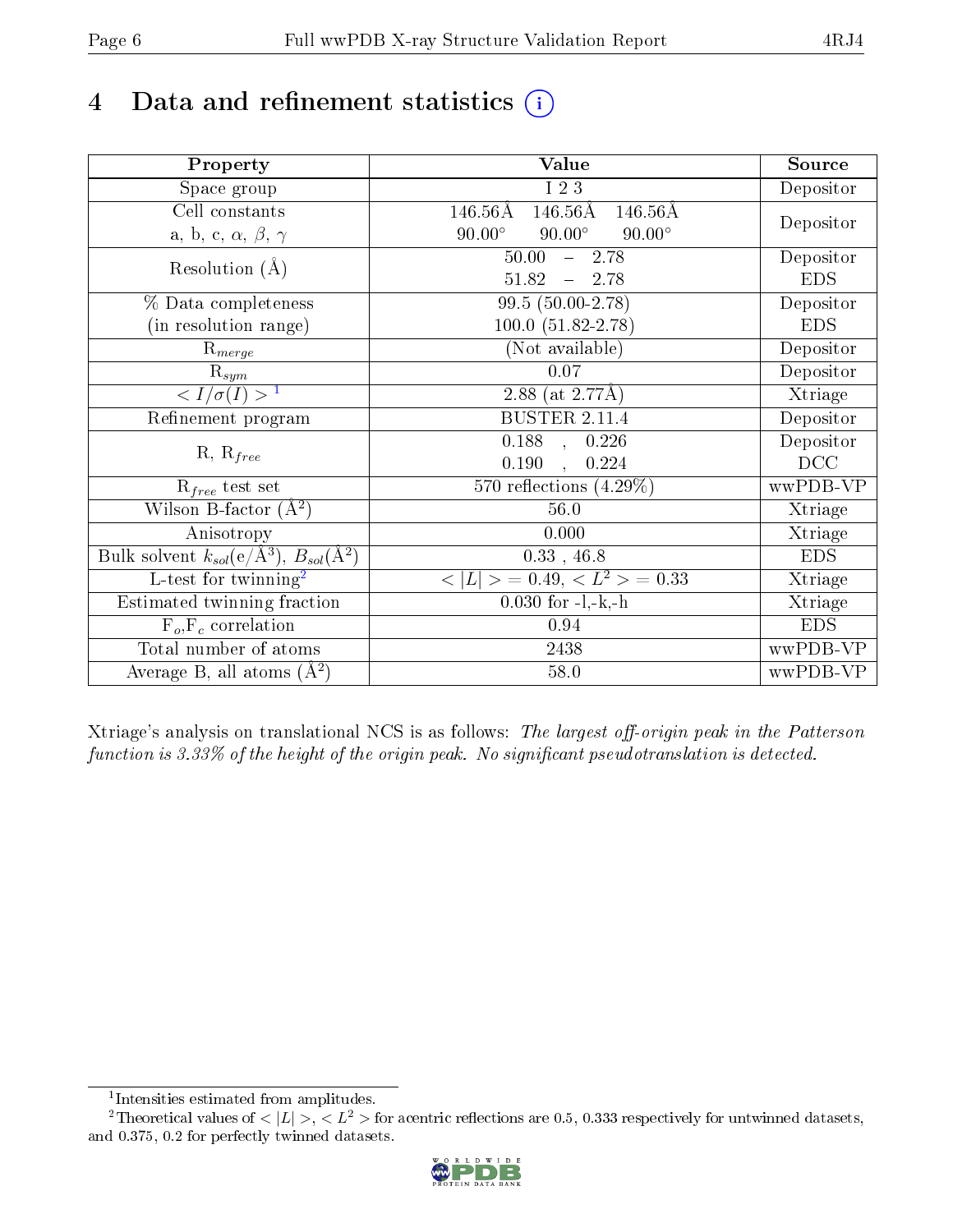# 5 Model quality  $(i)$

## 5.1 Standard geometry (i)

Bond lengths and bond angles in the following residue types are not validated in this section: 3QW

The Z score for a bond length (or angle) is the number of standard deviations the observed value is removed from the expected value. A bond length (or angle) with  $|Z| > 5$  is considered an outlier worth inspection. RMSZ is the root-mean-square of all Z scores of the bond lengths (or angles).

| $Mol$   Chain |      | Bond lengths                    | Bond angles |        |  |
|---------------|------|---------------------------------|-------------|--------|--|
|               |      | RMSZ $ #Z  > 5$ RMSZ $ #Z  > 5$ |             |        |  |
|               | 0.47 | 0/2455                          | 0.67        | 0/3322 |  |

There are no bond length outliers.

There are no bond angle outliers.

There are no chirality outliers.

There are no planarity outliers.

#### 5.2 Too-close contacts  $(i)$

In the following table, the Non-H and H(model) columns list the number of non-hydrogen atoms and hydrogen atoms in the chain respectively. The H(added) column lists the number of hydrogen atoms added and optimized by MolProbity. The Clashes column lists the number of clashes within the asymmetric unit, whereas Symm-Clashes lists symmetry related clashes.

| Mol |      |      | Chain   Non-H   H(model)   H(added)   Clashes   Symm-Clashes |
|-----|------|------|--------------------------------------------------------------|
|     | 2403 | 2433 |                                                              |
|     |      |      |                                                              |
|     |      |      |                                                              |
|     | 2438 |      |                                                              |

The all-atom clashscore is defined as the number of clashes found per 1000 atoms (including hydrogen atoms). The all-atom clashscore for this structure is 3.

All (13) close contacts within the same asymmetric unit are listed below, sorted by their clash magnitude.

| Atom-1                                             | Atom-2          |     | 7lash<br>overlap (A) |  |
|----------------------------------------------------|-----------------|-----|----------------------|--|
| $1 \cdot A \cdot 882 \cdot A I \cdot A \cdot H B1$ | 1:A:884:GLU:OE2 | .93 | $0.69\,$             |  |

Continued on next page...

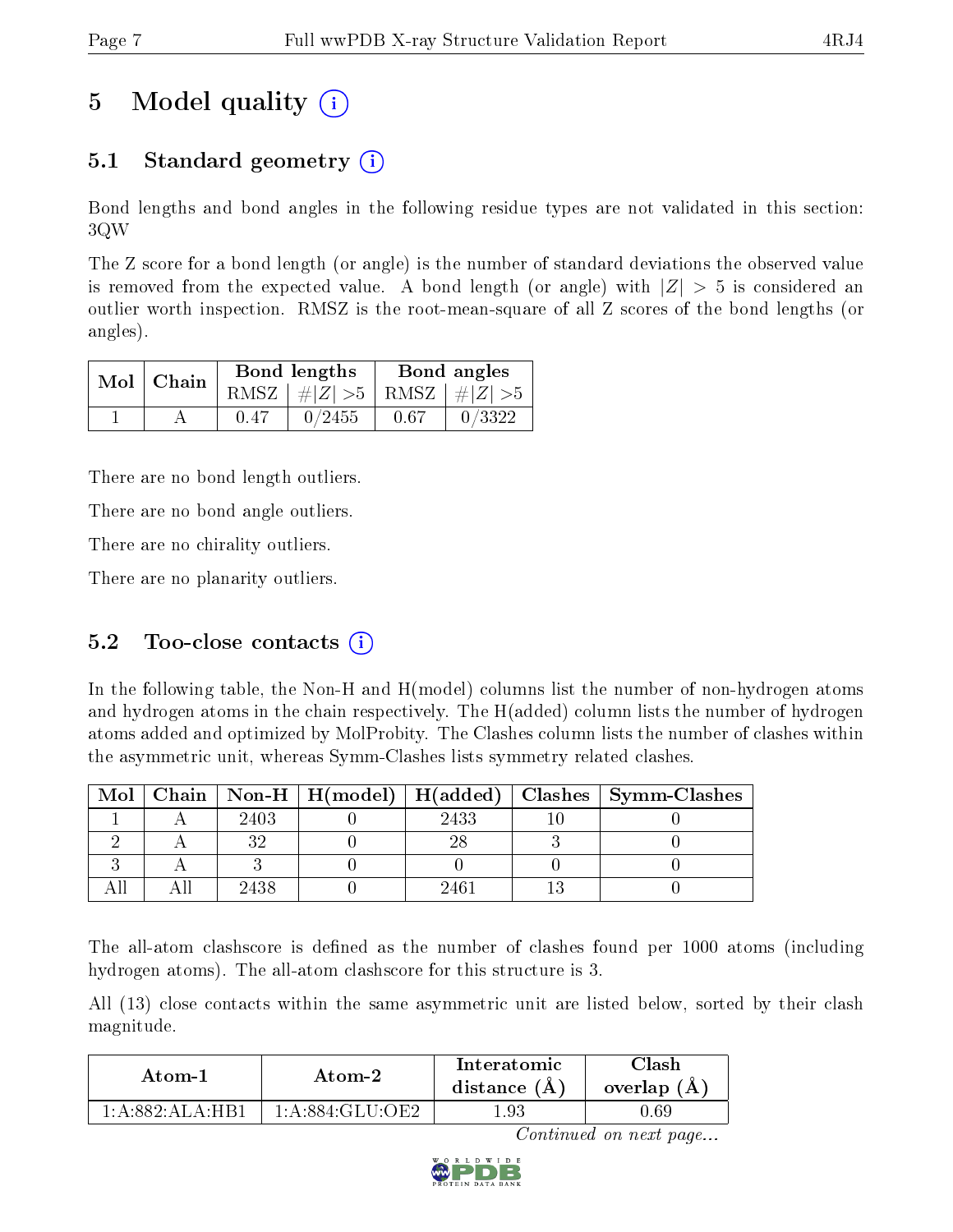| Atom-1               | Atom-2              | Interatomic<br>distance $(A)$ | Clash<br>overlap $(A)$ |
|----------------------|---------------------|-------------------------------|------------------------|
| 1: A:766: MET:HB3    | 1: A:777:LEU:HB2    | 1.76                          | 0.68                   |
| 2:A:1101:3QW:H13     | 2:A:1101:3QW:H11    | 1.89                          | 0.54                   |
| 2: A: 1101: 3QW: C18 | 2:A:1101:3QW:H11    | 2.42                          | 0.49                   |
| 1: A:785:THR:O       | 1: A:786: VAL:HG12  | 2.14                          | 0.47                   |
| 2:A:1101:3QW:N25     | 2:A:1101:3QW:H2     | 2.31                          | 0.45                   |
| 1:A:731:TRP:CE2      | 1: A: 733: PRO: HG3 | 2.52                          | 0.45                   |
| 1: A:811: SER:OG     | 1:A:975:PRO:HB2     | 2.17                          | 0.44                   |
| 1:A:733:PRO:HD2      | 1:A:738:VAL:HG23    | 2.00                          | 0.43                   |
| 1:A:879:LYS:HD3      | 1: A:914: PRO:O     | 2.19                          | 0.43                   |
| 1: A:825: MET:HE2    | 1: A:853: ILE: HG21 | 2.00                          | 0.42                   |
| 1:A:792:LEU:O        | 1:A:794:PRO:HD3     | 2.21                          | 0.41                   |
| 1:A:777:LEU:HD21     | 1: A:780: ILE: HG23 | 2.02                          | 0.41                   |

Continued from previous page...

There are no symmetry-related clashes.

#### 5.3 Torsion angles  $(i)$

#### 5.3.1 Protein backbone  $(i)$

In the following table, the Percentiles column shows the percent Ramachandran outliers of the chain as a percentile score with respect to all X-ray entries followed by that with respect to entries of similar resolution.

The Analysed column shows the number of residues for which the backbone conformation was analysed, and the total number of residues.

| Mol   Chain | Analysed   Favoured   Allowed   Outliers   Percentiles      |  |  |
|-------------|-------------------------------------------------------------|--|--|
|             | $^+$ 291/331 (88%)   279 (96%)   10 (3%)   2 (1%)   22   50 |  |  |

All (2) Ramachandran outliers are listed below:

| Mol | Chain | Res | L'ype |
|-----|-------|-----|-------|
|     |       |     | E HAT |
|     |       |     |       |

#### 5.3.2 Protein sidechains  $(i)$

In the following table, the Percentiles column shows the percent sidechain outliers of the chain as a percentile score with respect to all X-ray entries followed by that with respect to entries of similar resolution.

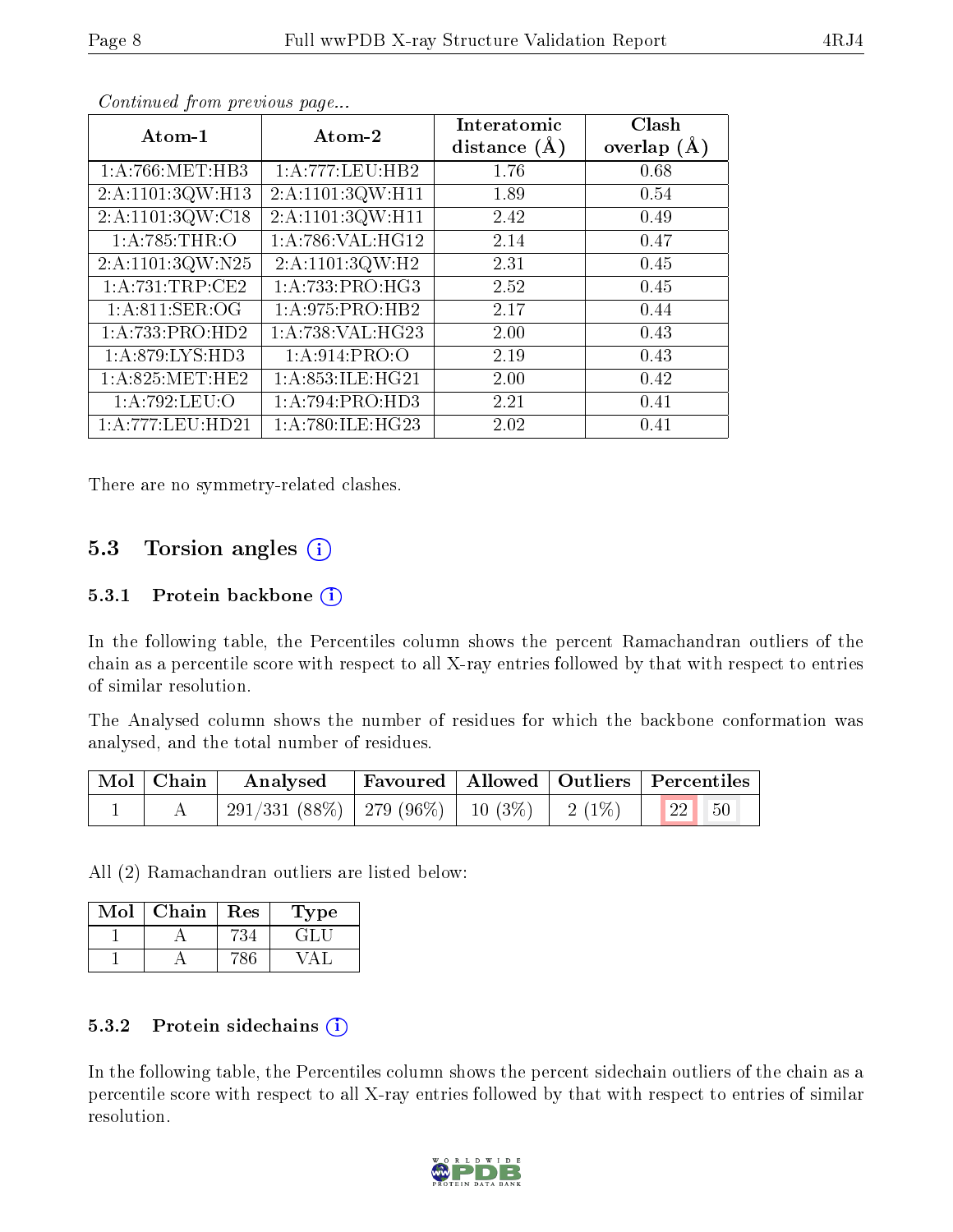The Analysed column shows the number of residues for which the sidechain conformation was analysed, and the total number of residues.

| Mol   Chain | Analysed                                      |  | Rotameric   Outliers   Percentiles |  |
|-------------|-----------------------------------------------|--|------------------------------------|--|
|             | 267/287 (93%)   254 (95%)   13 (5%)   $\vert$ |  | $\parallel$ 25 $\parallel$ 54      |  |

All (13) residues with a non-rotameric sidechain are listed below:

| Mol | Chain          | Res  | Type        |
|-----|----------------|------|-------------|
| 1   | А              | 766  | MET         |
| 1   | A              | 804  | GLU         |
| 1   | А              | 807  | ASP         |
| 1   | А              | 831  | $\rm{ARG}$  |
| 1   | $\mathbf{A}$   | 841  | $\rm{ARG}$  |
| 1   | А              | 849  | <b>GLN</b>  |
| 1   | А              | 884  | GLU         |
| 1   | $\mathbf{A}$   | 925  | SER.        |
| 1   | А              | 962  | ${\rm ARG}$ |
| 1   | А              | 976  | GLN         |
| 1   | $\overline{A}$ | 991  | SER.        |
| 1   | A              | 1010 | VAL         |
|     | А              | 1018 | ILE         |

Some sidechains can be flipped to improve hydrogen bonding and reduce clashes. All (1) such sidechains are listed below:

| Mol | Chain. | $\pm$ Res $^+$ | Type |
|-----|--------|----------------|------|
|     |        |                |      |

#### 5.3.3 RNA (i)

There are no RNA molecules in this entry.

### 5.4 Non-standard residues in protein, DNA, RNA chains (i)

There are no non-standard protein/DNA/RNA residues in this entry.

### 5.5 Carbohydrates (i)

There are no carbohydrates in this entry.

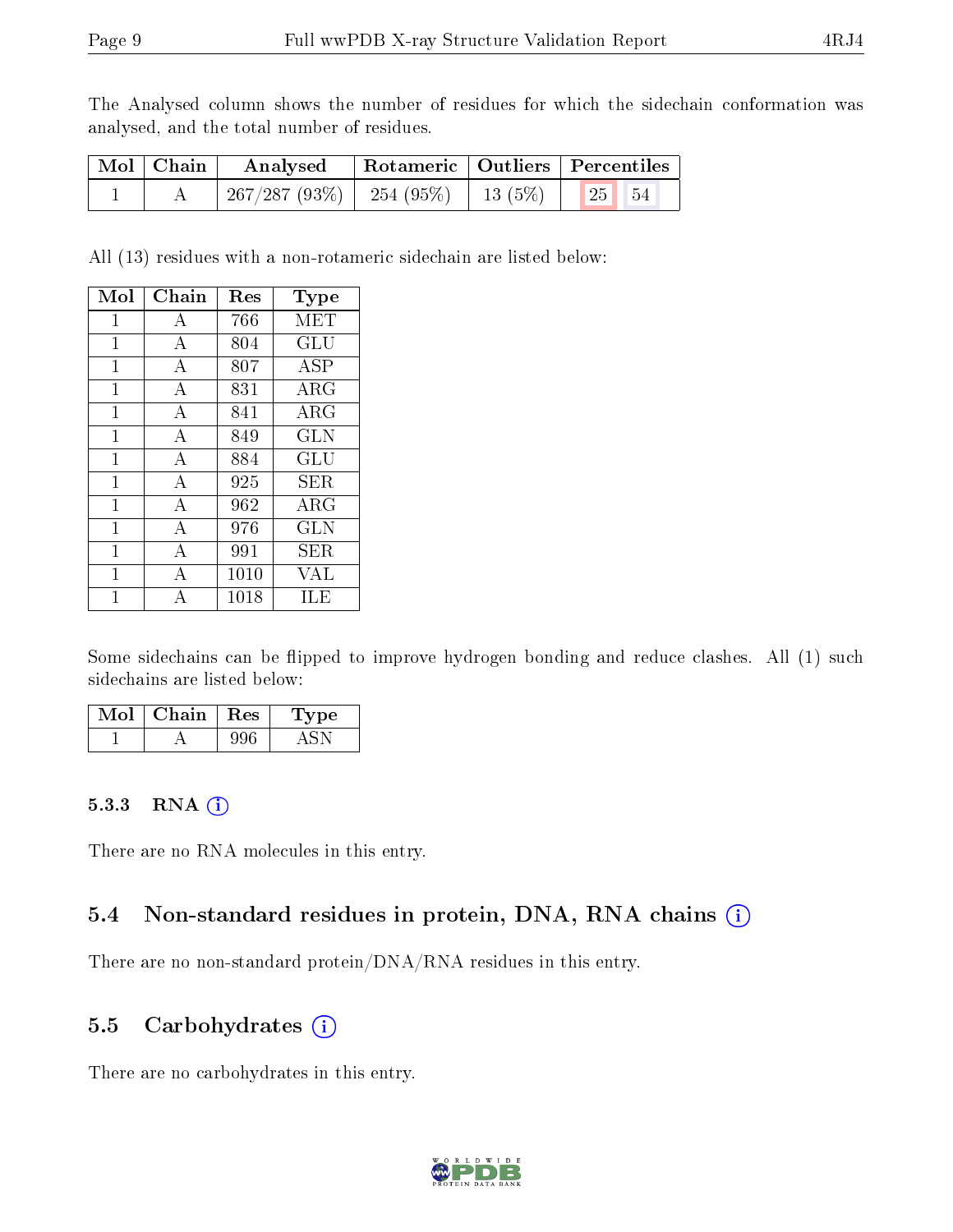### 5.6 Ligand geometry (i)

1 ligand is modelled in this entry.

In the following table, the Counts columns list the number of bonds (or angles) for which Mogul statistics could be retrieved, the number of bonds (or angles) that are observed in the model and the number of bonds (or angles) that are dened in the Chemical Component Dictionary. The Link column lists molecule types, if any, to which the group is linked. The Z score for a bond length (or angle) is the number of standard deviations the observed value is removed from the expected value. A bond length (or angle) with  $|Z| > 2$  is considered an outlier worth inspection. RMSZ is the root-mean-square of all Z scores of the bond lengths (or angles).

| Mol   Type $\vert$ | $\vert$ Chain | Res  | Link   |          | Bond lengths |                 |                     | Bond angles |                     |
|--------------------|---------------|------|--------|----------|--------------|-----------------|---------------------|-------------|---------------------|
|                    |               |      |        | Counts   |              | RMSZ $ #Z  > 2$ | Counts              |             | $ RMSZ $ # $ Z >$ : |
| 3QW                |               | 1101 | $\sim$ | 33,36,36 | 1.04         | $3(9\%)$        | $^{\circ}$ 39,51,51 | 2.64        | $\mid$ 14 (35%)     |

In the following table, the Chirals column lists the number of chiral outliers, the number of chiral centers analysed, the number of these observed in the model and the number defined in the Chemical Component Dictionary. Similar counts are reported in the Torsion and Rings columns. '-' means no outliers of that kind were identified.

|        |             | Mol   Type   Chain   Res   Link   Chirals | Torsions                       | $\mathbf{Rings}$ |
|--------|-------------|-------------------------------------------|--------------------------------|------------------|
| $+3QW$ | $\mid$ 1101 |                                           | $\frac{4}{14/28/28}$   0/5/5/5 |                  |

All (3) bond length outliers are listed below:

| Mol | Chain |          | $\text{Res}$   $\text{Type}$ | Atoms     | $\mathbf{Z}$ | $\overline{\phantom{a}}$ Observed(A) $\overline{\phantom{a}}$ | Ideal $(A)$ |
|-----|-------|----------|------------------------------|-----------|--------------|---------------------------------------------------------------|-------------|
|     |       | $1101\,$ | 3QW                          | $C24-N26$ | 2.48         | 1.40                                                          | 1.35        |
|     |       | 1101     | 3QW                          | $C11-C12$ | $-2.23$      | 1.36                                                          | .39         |
|     |       | 101      | 3QW                          | $C12-N4$  | 2.02         | l .40                                                         | 1.36        |

All (14) bond angle outliers are listed below:

| Mol            | Chain | Res  | Type | Atoms         | $\mathbf{Z}$ | Observed $(°)$ | Ideal $(^{\circ}$ |
|----------------|-------|------|------|---------------|--------------|----------------|-------------------|
| 2              | А     | 1101 | 3QW  | $C22-N23-C24$ | 6.25         | 121.99         | 115.08            |
| $\overline{2}$ | А     | 1101 | 3QW  | $C31-N26-C24$ | $-6.03$      | 111.69         | 121.69            |
| 2              | A     | 1101 | 3QW  | N23-C24-N25   | $-5.85$      | 120.16         | 126.00            |
| $\overline{2}$ | А     | 1101 | 3QW  | $C27-N26-C24$ | $-5.78$      | 112.11         | 121.69            |
| $\overline{2}$ | А     | 1101 | 3QW  | $C9-NS-C7$    | 4.81         | 122.68         | 117.81            |
| $\mathcal{D}$  | А     | 1101 | 3QW  | C21-C22-N23   | $-4.01$      | 118.97         | 123.96            |
| $\overline{2}$ | А     | 1101 | 3QW  | C11-C12-C13   | $-3.75$      | 122.14         | 128.10            |
| $\overline{2}$ | А     | 1101 | 3QW  | N23-C24-N26   | 3.11         | 120.26         | 116.90            |
| $\mathcal{D}$  | А     | 1101 | 3QW  | C13-C12-N4    | 2.93         | 128.30         | 122.63            |
| $\overline{2}$ | А     | 1101 | 3QW  | $C22-C21-C20$ | 2.86         | 118.63         | 116.76            |

Continued on next page...

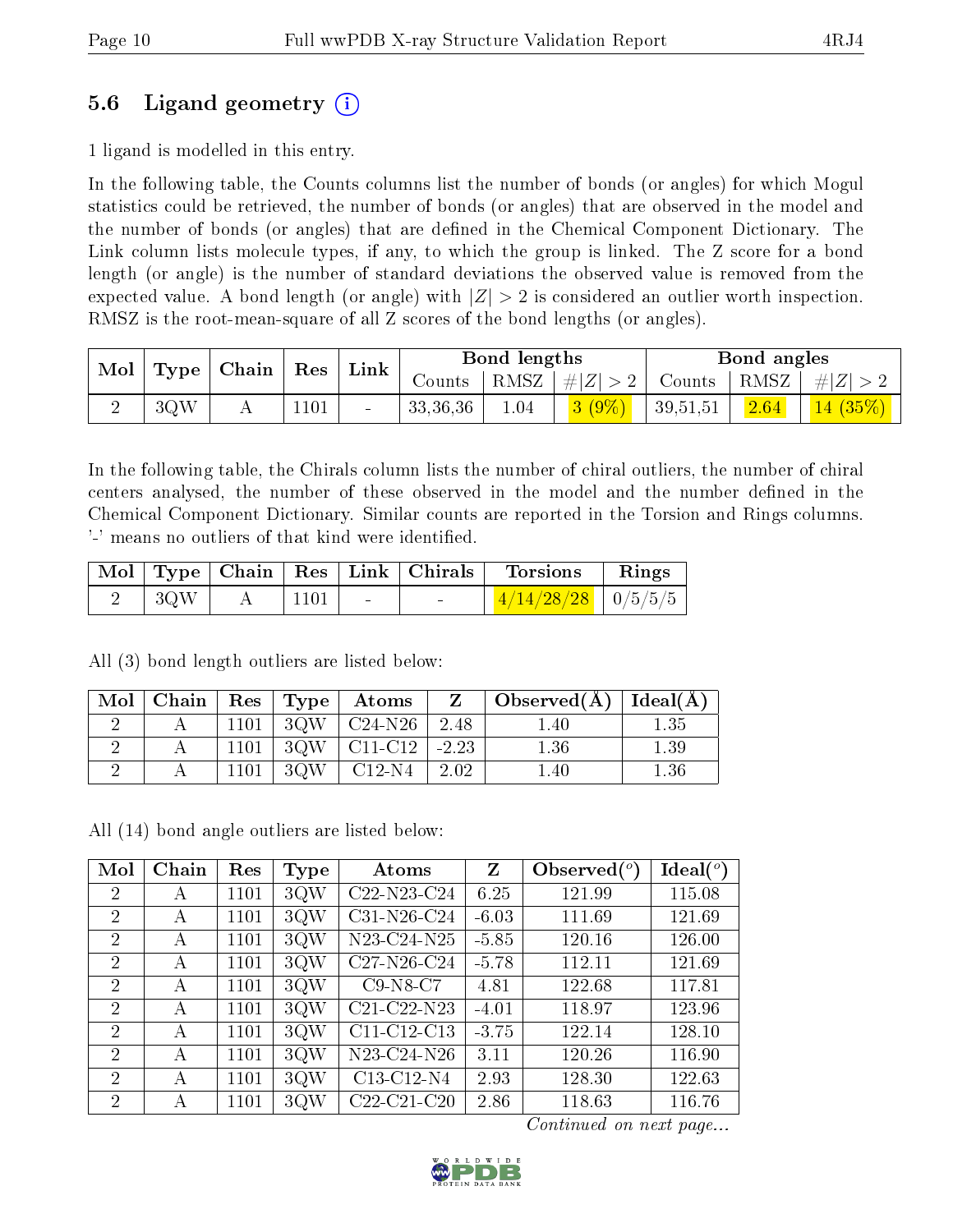| Mol | Chain | Res      | Tvpe | Atoms         |         | Observed $(^\circ)$ | Ideal $(^\circ)$ |
|-----|-------|----------|------|---------------|---------|---------------------|------------------|
|     |       | 1101     | 3QW  | $C21-C20-N25$ | $-2.60$ | 118.78              | 123.16           |
|     |       | 1101     | 3QW  | $C6-C5-C10$   | $-2.55$ | 117.82              | 121.37           |
|     |       | $1101\,$ | 3QW  | $C1-C2-N4$    | 2.38    | 114.28              | 111.51           |
|     |       | 1101     | 3OW  | N25-C24-N26   | 2.00    | 119.58              | 117 11           |

Continued from previous page...

There are no chirality outliers.

All (4) torsion outliers are listed below:

| Mol           | Chain | Res  | Type | Atoms           |
|---------------|-------|------|------|-----------------|
|               |       | 1101 | 3QW  | N25-C24-N26-C27 |
| -2            |       | 1101 | 3QW  | N23-C24-N26-C27 |
| $\mathcal{D}$ |       | 1101 | 3QW  | $C1-C2-N4-C12$  |
| ാ             |       | 1101 | 3QW  | $C3-C2-N4-C12$  |

There are no ring outliers.

1 monomer is involved in 3 short contacts:

|  |                 | Mol   Chain   Res   Type   Clashes   Symm-Clashes |
|--|-----------------|---------------------------------------------------|
|  | $1101 \mid 3QW$ |                                                   |

The following is a two-dimensional graphical depiction of Mogul quality analysis of bond lengths, bond angles, torsion angles, and ring geometry for all instances of the Ligand of Interest. In addition, ligands with molecular weight > 250 and outliers as shown on the validation Tables will also be included. For torsion angles, if less then 5% of the Mogul distribution of torsion angles is within 10 degrees of the torsion angle in question, then that torsion angle is considered an outlier. Any bond that is central to one or more torsion angles identified as an outlier by Mogul will be highlighted in the graph. For rings, the root-mean-square deviation (RMSD) between the ring in question and similar rings identified by Mogul is calculated over all ring torsion angles. If the average RMSD is greater than 60 degrees and the minimal RMSD between the ring in question and any Mogul-identified rings is also greater than 60 degrees, then that ring is considered an outlier. The outliers are highlighted in purple. The color gray indicates Mogul did not find sufficient equivalents in the CSD to analyse the geometry.

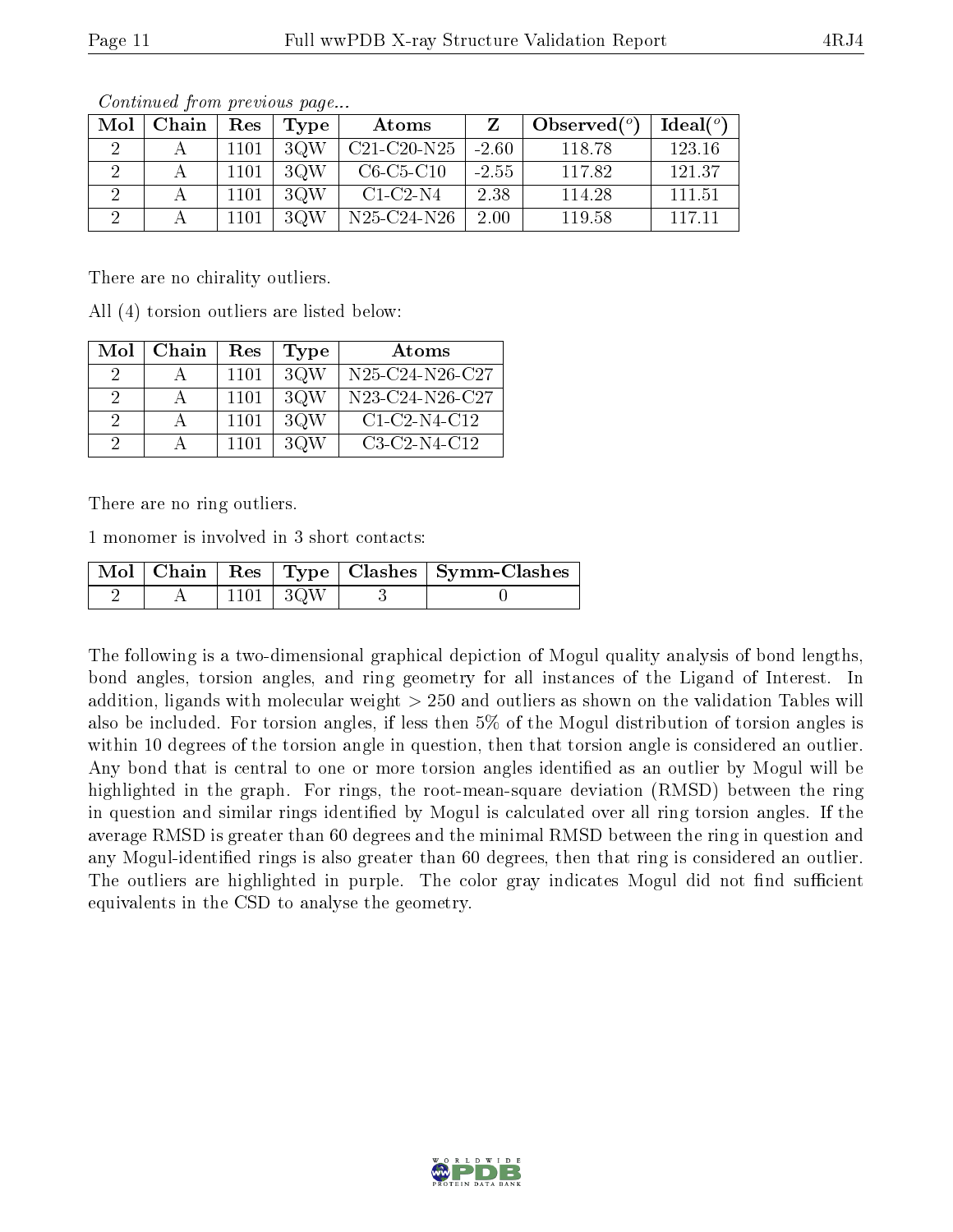

### 5.7 [O](https://www.wwpdb.org/validation/2017/XrayValidationReportHelp#nonstandard_residues_and_ligands)ther polymers (i)

There are no such residues in this entry.

## 5.8 Polymer linkage issues (i)

There are no chain breaks in this entry.

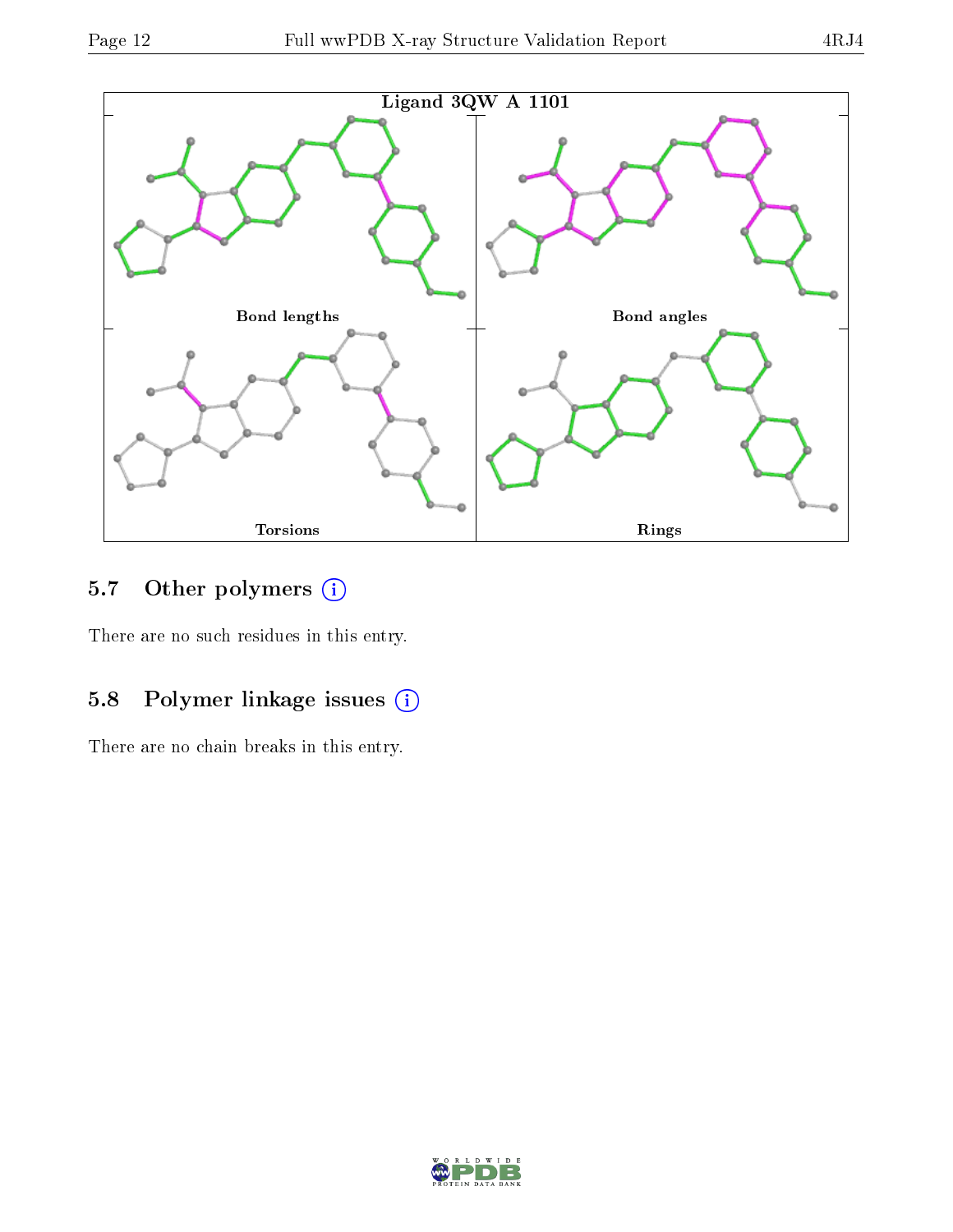## 6 Fit of model and data  $(i)$

## 6.1 Protein, DNA and RNA chains  $(i)$

In the following table, the column labelled  $#RSRZ> 2'$  contains the number (and percentage) of RSRZ outliers, followed by percent RSRZ outliers for the chain as percentile scores relative to all X-ray entries and entries of similar resolution. The OWAB column contains the minimum, median,  $95<sup>th</sup>$  percentile and maximum values of the occupancy-weighted average B-factor per residue. The column labelled ' $Q< 0.9$ ' lists the number of (and percentage) of residues with an average occupancy less than 0.9.

| Mol   Chain | Analysed      | $\mid$ <rsrz> .</rsrz> | $\#\text{RSRZ}\text{>2}$                     | $\rm OWAB(\AA^2)$   Q<0.9 |  |
|-------------|---------------|------------------------|----------------------------------------------|---------------------------|--|
|             | 299/331 (90%) | 0.08                   | 17 (5%)   23   18   29, 52, 96, 129   6 (2%) |                           |  |

All (17) RSRZ outliers are listed below:

| Mol            | Chain              | Res  | Type                 | $_{\rm RSRZ}$    |
|----------------|--------------------|------|----------------------|------------------|
| 1              | А                  | 722  | ALA                  | 4.9              |
| $\overline{1}$ | A                  | 995  | <b>SER</b>           | $4.6\,$          |
| $\overline{1}$ | A                  | 1018 | <b>ILE</b>           | 3.9              |
| $\mathbf{1}$   | А                  | 988  | HIS                  | 3.5              |
| $\mathbf{1}$   | $\overline{A}$     | 723  | PHE                  | $3.\overline{1}$ |
| $\mathbf 1$    | А                  | 985  | $\operatorname{GLU}$ | 3.1              |
| $\mathbf{1}$   | $\overline{A}$     | 720  | SER                  | 3.1              |
| $\mathbf{1}$   | $\boldsymbol{A}$   | 751  | THR                  | 3.1              |
| $\mathbf{1}$   | $\overline{A}$     | 917  | GLY                  | 2.9              |
| $\mathbf{1}$   | $\overline{\rm A}$ | 998  | TYR                  | 2.7              |
| $\mathbf{1}$   | $\overline{A}$     | 994  | ASP                  | 2.7              |
| $\overline{1}$ | $\overline{\rm A}$ | 923  | ILE                  | 2.5              |
| $\overline{1}$ | $\bf{A}$           | 721  | <b>GLY</b>           | 2.4              |
| $\mathbf{1}$   | $\overline{A}$     | 887  | LEU                  | 2.1              |
| $\mathbf{1}$   | $\overline{A}$     | 750  | ALA                  | 2.1              |
| $\mathbf{1}$   | $\overline{A}$     | 724  | GLY                  | 2.1              |
| $\mathbf 1$    | A                  | 1005 | $\operatorname{GLU}$ | 2.0              |

### 6.2 Non-standard residues in protein, DNA, RNA chains (i)

There are no non-standard protein/DNA/RNA residues in this entry.

#### 6.3 Carbohydrates  $(i)$

There are no carbohydrates in this entry.